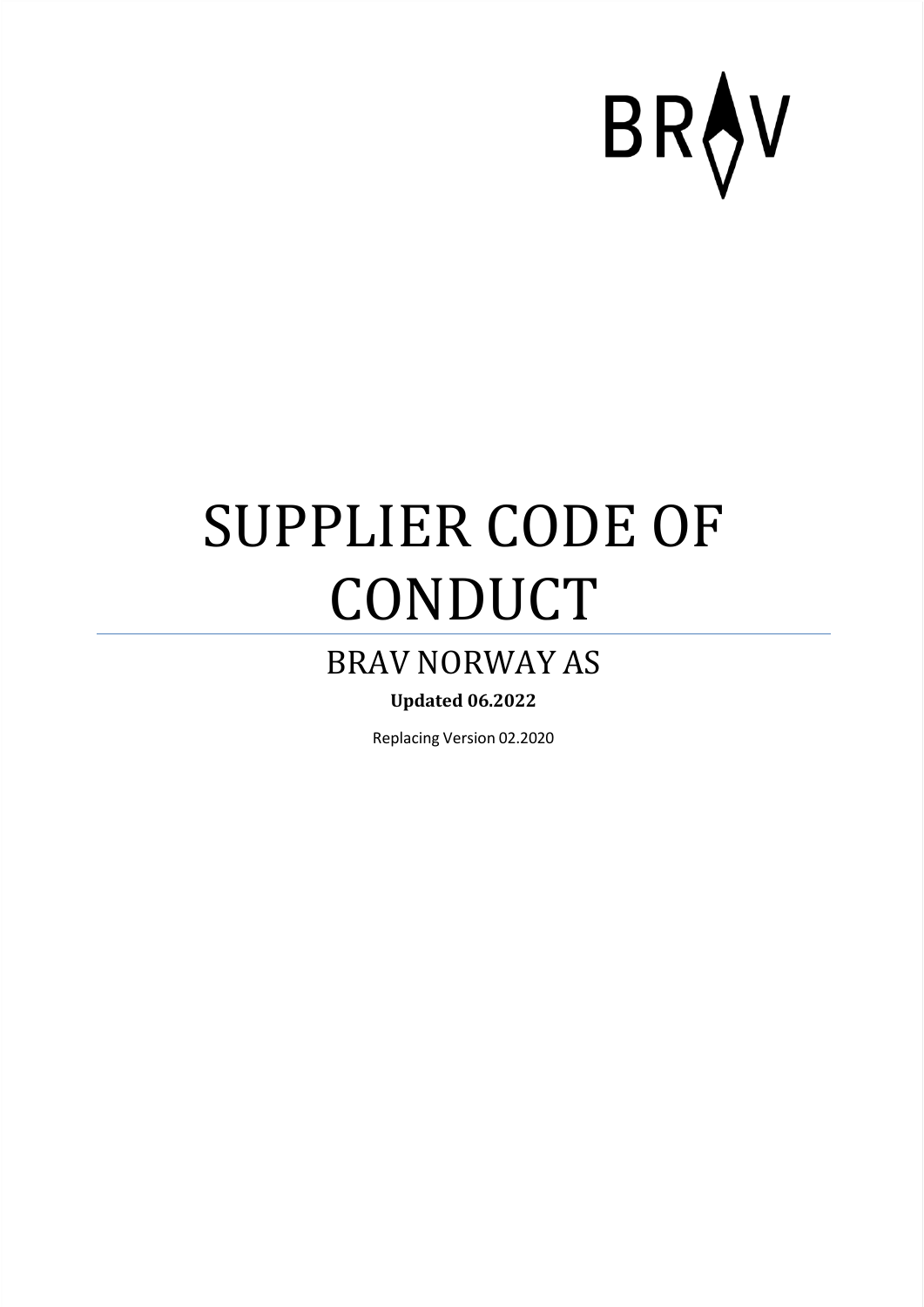#### BRANDS WITHIN BRAV NORWAY AS

Swix Toko Lundhags Ulvang Helsport Brav Teamwear Skisporet.no

#### COMPANIES WITHIN BRAV NORWAY AS

Brav Sweden AB Brav Finland OY UAB Brav LT OOO Brav RU Brav Germany GmbH Brav Switzerland AG Brav US Inc. Brav Japan K.K Helsport AS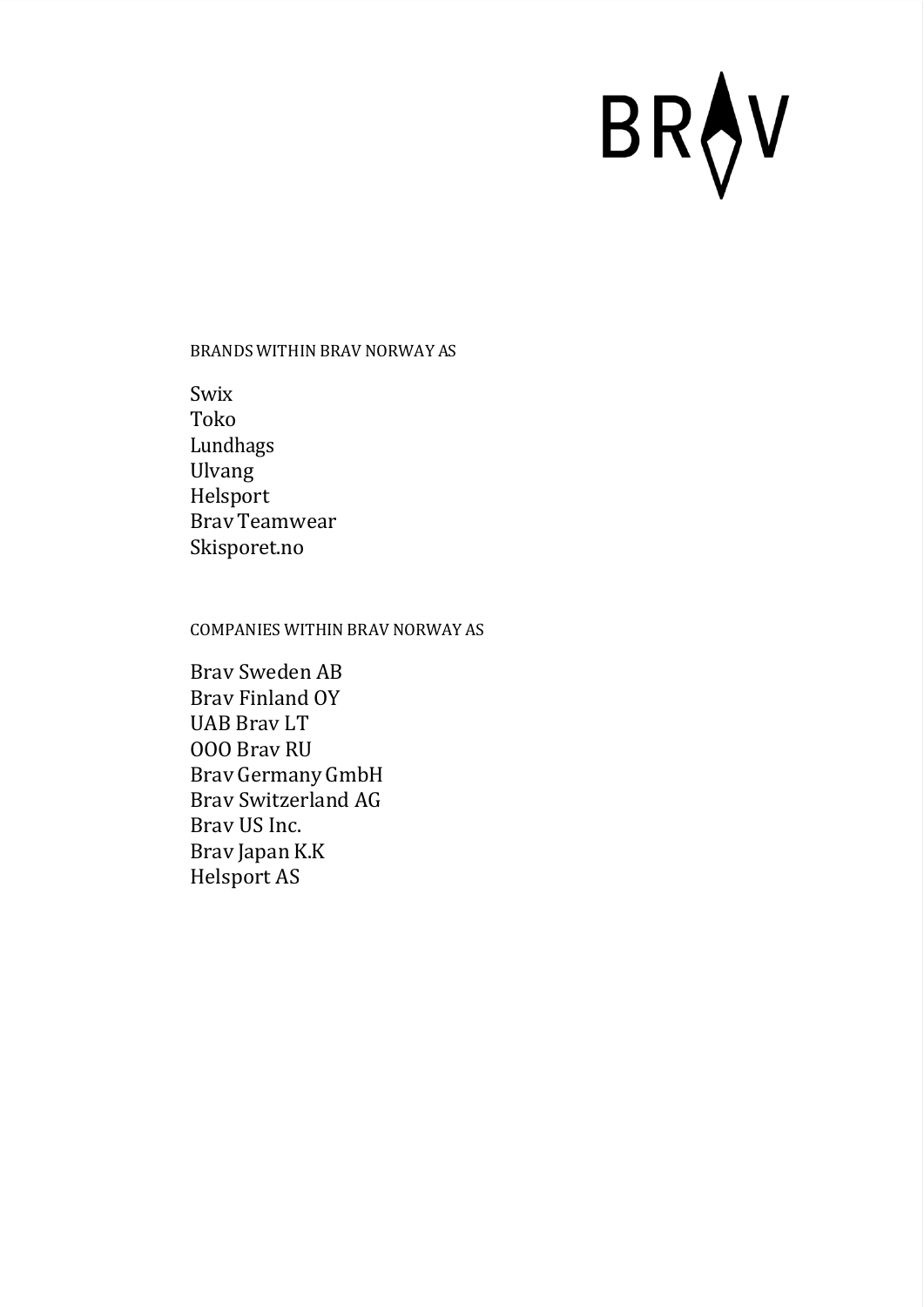

#### **Introduction**

At **Brav Norway AS («Brav»)**, which include all 100% or partly owned companies of **Brav Norway AS**, we promote decent working and environmental standards in our supply chains. We cooperate closely with our suppliers, their subcontractors and other business partners in pursuit of this aim. Accordingly, we have prepared this Supplier Code of Conduct **("Code of Conduct")** to illustrate what we expect of our suppliers, their subcontractors and business partners. The Code of Conduct covers human rights, workers' rights, the environment and anti-corruption.

**Brav** is a member of the Ethical Trade Norway (IEH Norway), a membership organisation for private and public enterprises and organisations. IEH Norway is a resource centre and an advocate for ethical trade practices. **Brav** reports annually to IEH Norway. This report is made publicly available.

**Brav** is continuously seeking to improve policy and practice to assist suppliers in complying with this Code of Conduct,and will periodically update the Supplier Code of Conduct and other governing documents.

#### **Principles**

**Brav's** suppliers are to supply goods and services that are produced in compliance with the Code of Conduct. Moreover, the suppliers are to communicate the Code of Conduct to their sub- suppliers.

A supplier must be able to document compliance with the Code of Conduct at **Brav's** request. Such documentation may take the form of self-declaration, follow-up meetings, and/or audits performed by our employees or external auditors at the supplier's premises. The supplier will be obliged to name and provide contact information for any sub-supplier that **Brav** wishes to inspect.

In the event of a breach of the Code of Conduct, **Brav** and the supplier will jointly prepare a plan for remedying the breach. Remediation must take place within a reasonable period of time. The contract will only be terminated if the supplier remains unwilling to remedy the breach following repeated enquiries.

When new suppliers are selected and on-boarded, emphasis will be given to the standards as described in this document.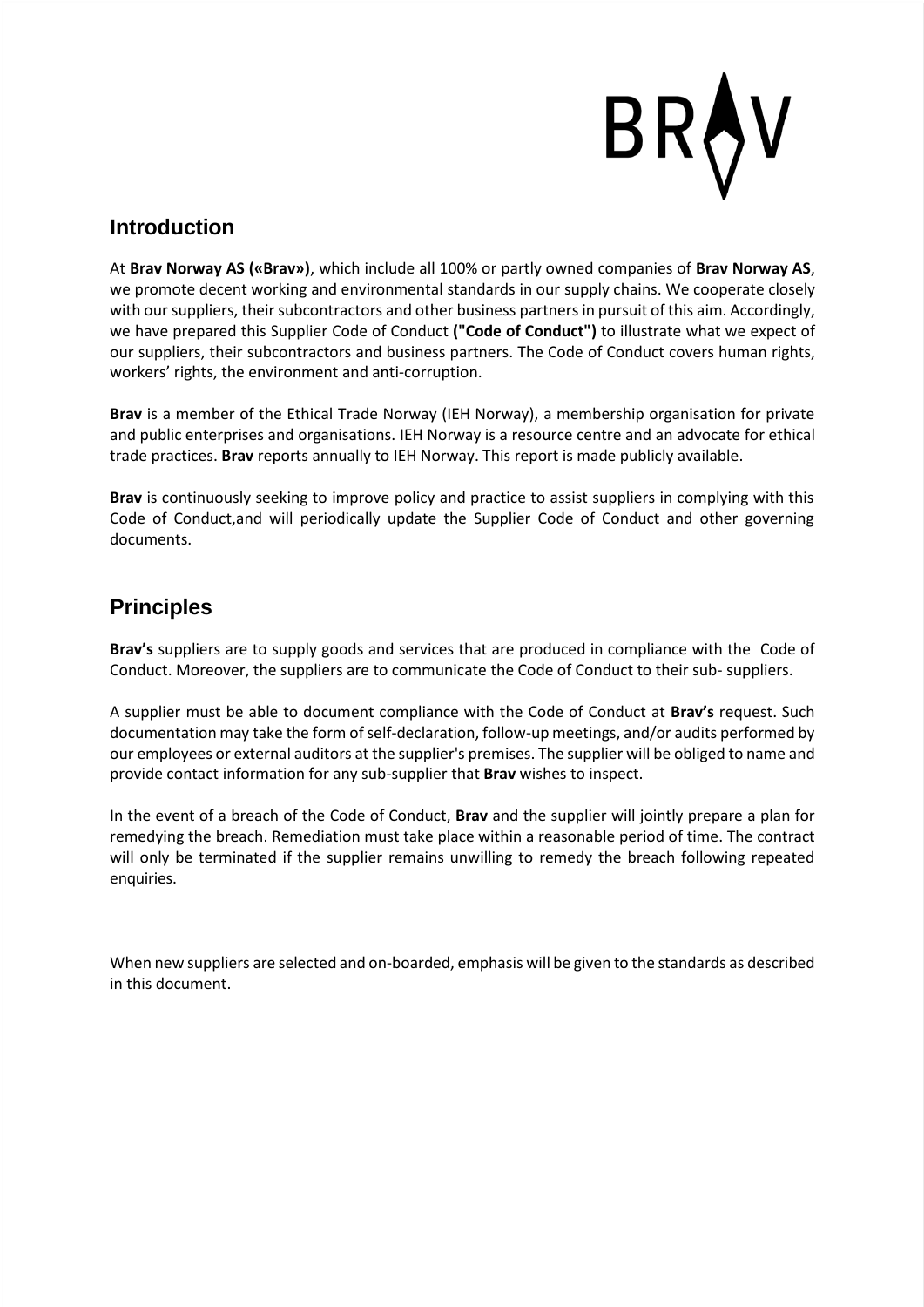

#### **Requirement relating to working and environmental conditions of the supplier and the supply chain**

This Code of Conduct is based on internationally acknowledged UN and ILO conventions, and sets out a minimum standard. The employment legislation applicable to the place of production must be respected. Where national laws and regulations cover a topic that is also dealt with in this Code of Conduct, the higher standard shall apply.

#### **1. Freely Chosen Employment** (*ILO Conventions Nos. 29 and 105*)

1.1 There shall be no forced, bonded or involuntary prison labor

1.2 Workers shall not be required to lodge "deposits" or identity papers with their employer and shall be free to leave their employer after reasonable notice.

**2. Freedom of Association and the Right to Collective Bargaining** *(ILO Conventions Nos. 87, 98, 135 and 154)*

2.1 Workers, without distinction, shall have the right to join or form trade unions of their own choosing and to bargain collectively.

2.2 Workers representatives shall not be discriminated and shall have access to carry out their representative functions in the workplace.

2.3 Where the right to freedom of association and collective bargaining is restricted under law, the employer shall facilitate, and not hinder, the development of parallel means for independent and free association and bargaining.

**3. No Child Labour** *(UN Convention on the Rights of the Child, ILO Conventions Nos. 138, 182 and 79, and ILO Recommendation No. 146)*

3.1 Children and young persons under the age of 18 shall not be engaged in labour that is hazardous to their health or safety, including night work.

3.2 Children under the age of 15 (14 or 16 in certain countries) shall not be engaged in labour that is detrimental to their education.

3.3 New recruitment of child labour in infringing of the above mentioned conventions is unacceptable. If child labour, as described above, is already in existence, sustained efforts shall be made to redress the situation as quickly as possible. However, the children concerned shall be given the possibility of earning a livelihood, as well as acquiring an education until they are no longer of compulsory school age.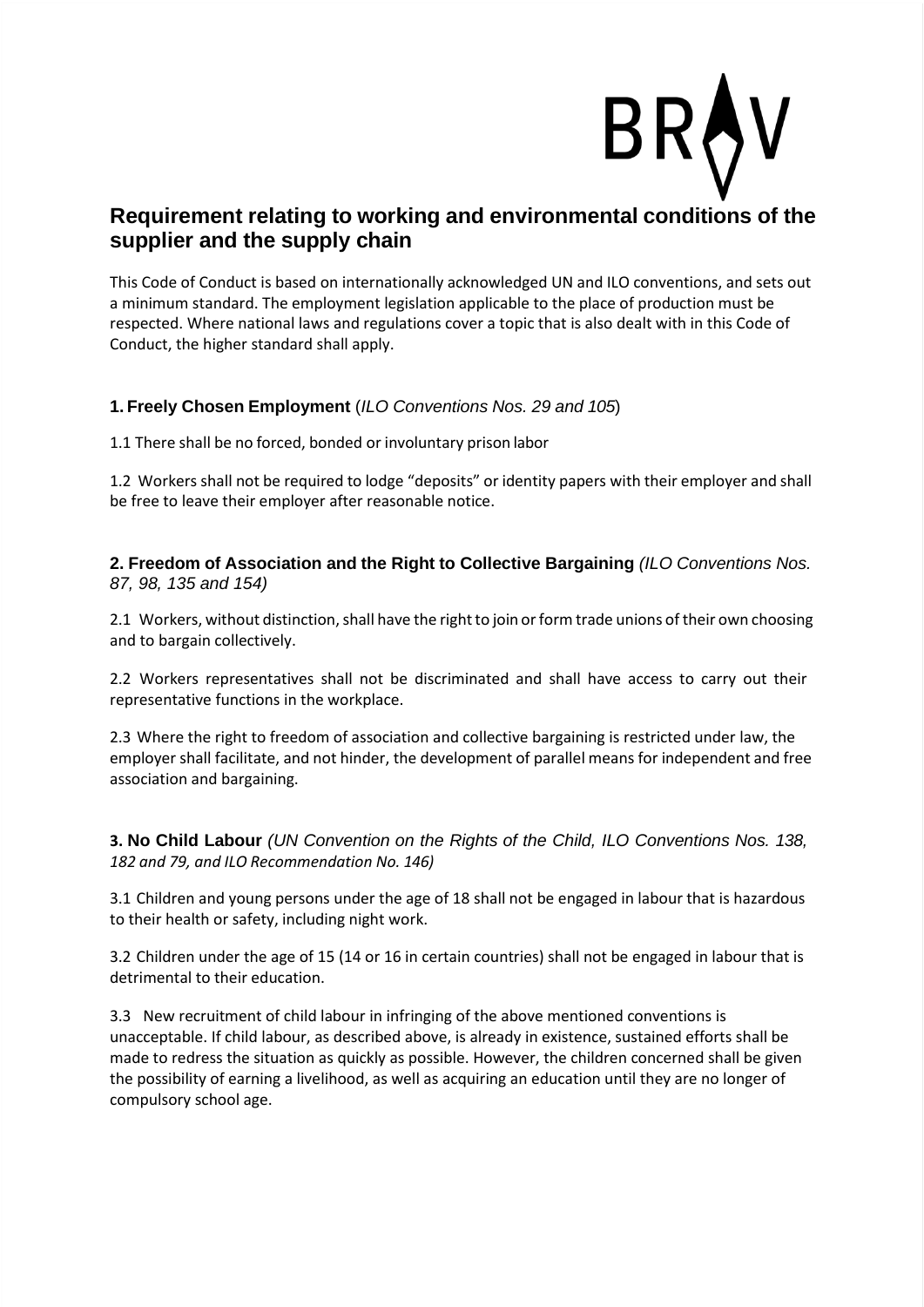

**4. No Discrimination** *(ILO Conventions Nos. 100 and 111 and the UN Convention on Discrimination Against Women)*

4.1 There shall be no discrimination at the workplace based on ethnic background, religion, age, disability, gender, marital status, sexual orientation, union membership or political affiliation.

4.2 Measures shall be established to protect workers from sexually intrusive, threatening, insulting or exploitative behavior, and from discrimination or termination of employment on unjustifiable grounds, e.g. marriage, pregnancy, parenthood or HIV status.

#### **5. No Harsh or Inhumane Treatment**

5.1 Physical abuse or punishment, or threats of physical abuse, sexual or other harassment and verbal abuse, as well as other forms of intimidation, shall be prohibited.

#### **6. Safe and Hygienic Working Conditions** *(ILO Convention No. 155 and ILO Recommendation No. 164)*

6.1 The working environment shall be safe and hygienic, bearing in mind the prevailing knowledge of the industry and of any specific hazards. Adequate steps shall be taken to prevent accidents and injury to health arising out of, associated with, or occurring in, the course of work, by minimizing, so far as is reasonably practicable, the causes of hazards inherent in the working environment.

6.2 The employer must work proactively to avoid accidents causing harm to any employee in the workplace. Relevant first aid equipment must be available in each factory, and at least one person in each department should have training in basic first aid. It is recommended that a doctor or a nurse should be available atshort notice, in case of an accident in the factory. The employer should pay any costs not covered by the social security, which a worker may incur for medical care, following an injury during work in the factory.

6.3 Workers shall receive regular and documented health and safety training, and such training shall be repeated for new workers.

6.4 Access to clean toilet facilities and to potable water, and, if appropriate, sanitary facilities for food storage shall be provided.

6.5 Accommodation, where provided, shall be clean, safe and adequately ventilated, and shall have access to clean toilet facilities and potable water.

6.6 Fire Safety. The factory should have clearly marked aisles and exits, and emergency exits should be provided on all floors. Emergency exits must be clearly marked, well-lit and unblocked all the way out of the building. Evacuation through emergency exits must always be possible during working hours. If emergency exits are locked, the keys should be placed behind breakable glass next to the doors, and thus be available to all staff at all times. Everyone working on the premises, including managers and guards, must be regularly trained in how to act in case of fire or other emergencies. Regular evacuation drills for all employees are required; evacuation plans and firefighting equipment must be in place. Audible fire alarms should be present in all work areas and should be tested regularly.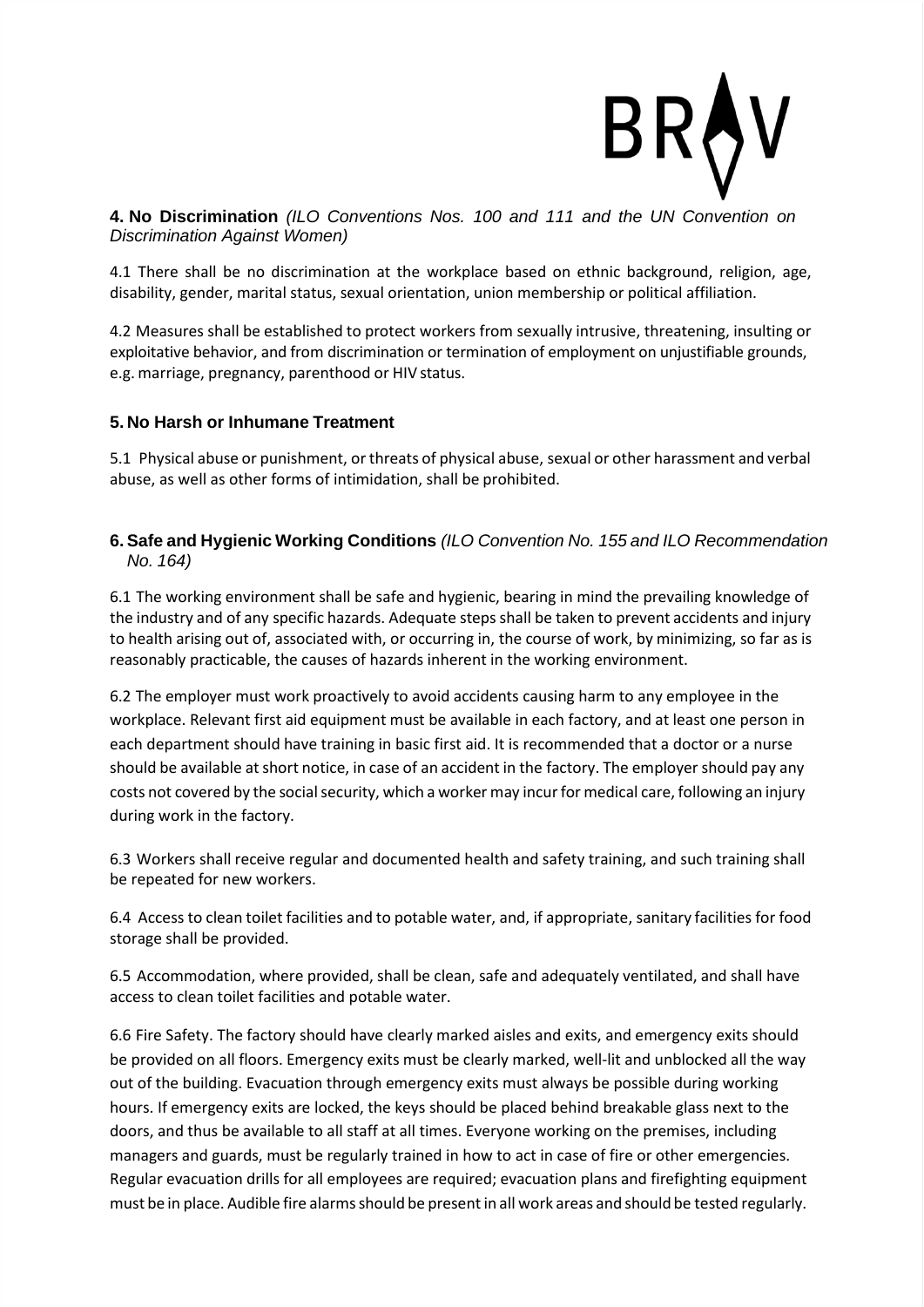#### **7. Adequate Wages** *(ILO Convention No. 131)*

7.1 Wages and benefits paid for a standard working week shall meet, at a minimum, national legal standards or industry benchmark standards, whichever is higher. Wages should always be enough to meet basic needs *and to provide some discretionary income*.

7.2 All workers shall be provided with a written and comprehensible contract outlining their wage conditions and method of payments before entering employment.

7.3 Deductions from wages as a disciplinary measure shall not be permitted.

#### **8. No Excessive Working Hours** *(ILO Convention No. 1 and 14)*

8.1 Working hours shall comply with national laws and benchmark industry standards, whichever affords greater protection. It is recommended that working hours do not exceed 48 hours per week (8 hours per day).

8.2 Workers shall be provided with at least one day off for every 7-day period.

8.3 Overtime shall be limited. Recommended maximum overtime is 12 hours per week.

8.4 Workers shall always receive overtime pay, minimum in accordance with current legislation.

#### **9. Providing Regular Employment**

9.1 Obligations to employees under international conventions and social security laws, and regulations arising from the regular employment relationship, shall not be avoided through use of shortterm contracting (such as contract labor, casual labor or day labor), sub-contractors or other labor relationships.

9.2 All workers are entitled to a contract of employment that shall be written in a language they understand.

9.3 The duration and content of apprenticeship programs shall be clearly defined.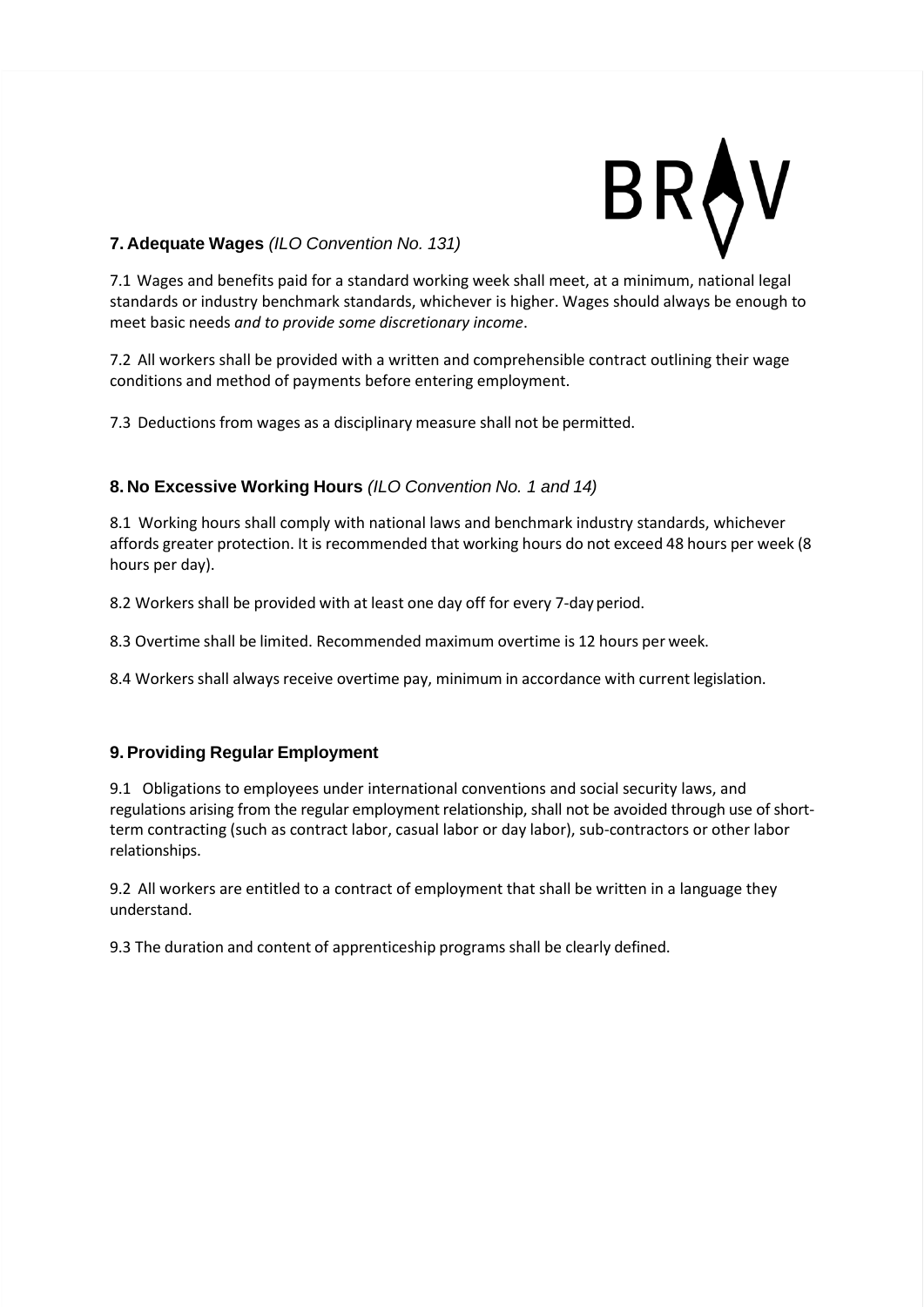

#### **Requirement relating to own business practice**

#### **10.Anti- bribery and corruption**

**Brav does not tolerate bribery and corruption in any form.** We require full transparency for all business transaction and do not accept bribes, facilitation payments or any other kind of improper benefits to take place between Brav and suppliers or between suppliers and subcontractors or other third-party that the supplier engage with.

Suppliers must conduct their business honestly, fairly and free from any bribery, corruption or fraud. Suppliers shall not offer, request, give, accept or receive bribes or other improper advantages for business or private gain, whether directly or indirectly, for themselves or others.

Suppliers shall prohibit the offer or acceptance of gifts or hospitality where they could constitute or appear to constitute an undue influence. Suppliers shall exercise increased caution when business courtesies involve public officials.

Suppliers shall not, directly or indirectly, offer gifts to Brav employees or persons representing Brav or anyone closely related to these, unless the gift is of unsignificant value.

#### **11.Anti-money laundering**

Suppliers shall not take part in any form of money laundering and shall ensure that financial transactions in which **Brav** is part of are not used to launder money. Brav do not accept any form of money laundering or terrorist financing and the supplier shall comply with all applicable laws prohibiting the same.

#### 12.**Sanctions**

Suppliers shall comply with applicable international sanctions legislations, such as those implemented by the United Nations, the EU/Norway and the US. Suppliers shall not have business or dealings with jurisdictions subject to country wide sanctions programs, or with blacklisted organizations or individuals.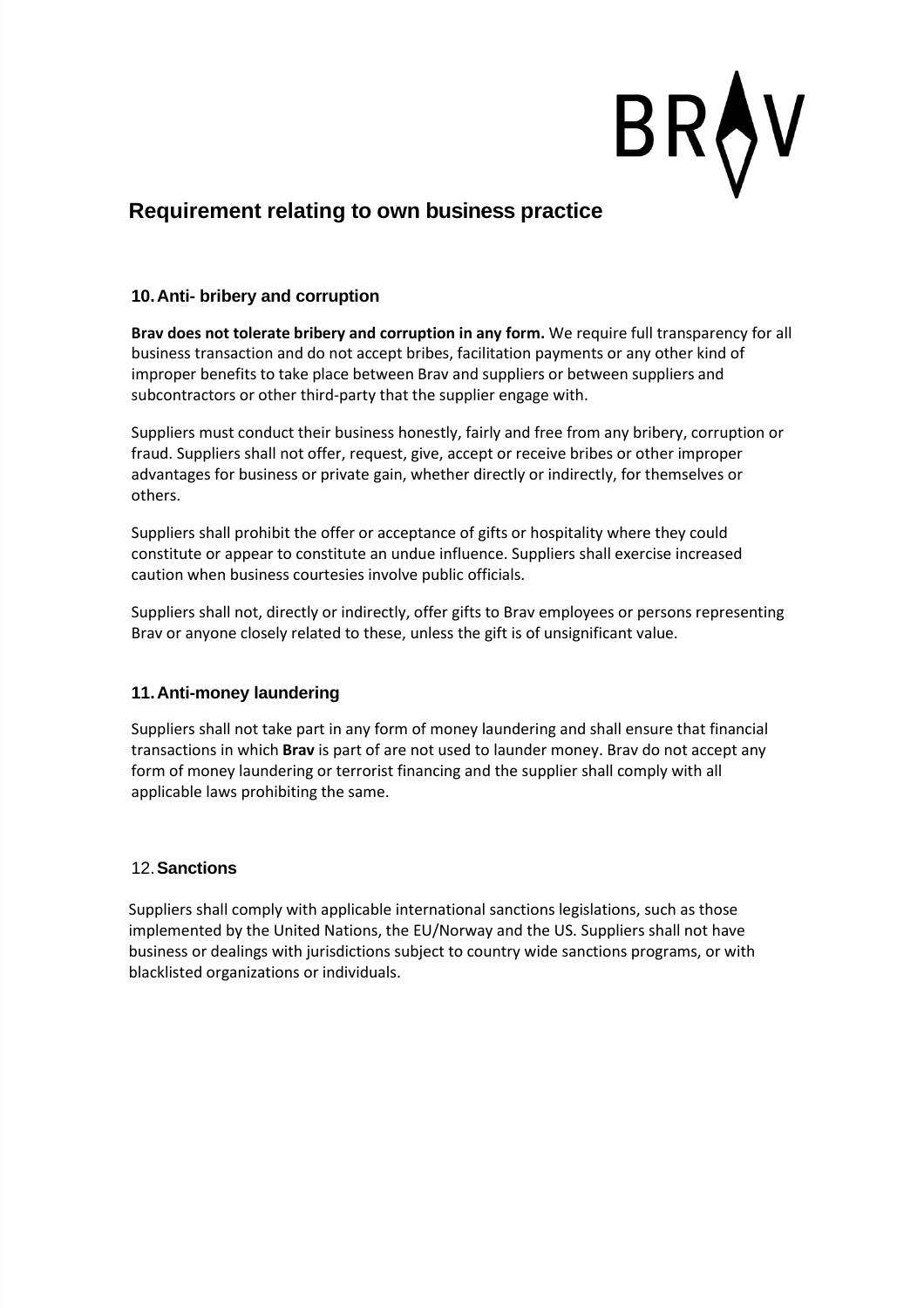#### **Requirement relating to conditions outside the suppliers' workplace**

#### **13.Consideration for Marginalized Populations**

11.1. Production and extraction of raw materials for production shall not contribute to the destruction of the resources and income base for marginalized populations, such as in claiming large land areas or other natural resources on which these populations are dependent.

#### **14.Protection of the Environment**

12.1. Environmental measures shall be taken into consideration throughout the production and distribution chain ranging from the production of raw material to the consumer sale. Local, regional and global environmental aspects shall be considered. The local environment at the production site shall not be exploited or degraded by pollution.

12.2 National and international environmental legislation and regulations shall be respected.

12.3 Relevant discharge permits shall be obtained where required.

12.4 Hazardous chemicals and other substances shall be carefullymanaged.

12.5 All **Brav's** suppliers must keep record of all chemical substances used in production and all associated processes. No restricted substances according to REACH Annex XVII, and EU regulations and/or other international standards as further described in our **Restricted Substances List** may be used in production of our products or in any associated process.

#### **15.Animal welfare**

**Brav** is aware of our responsibility for the welfare of animals. Traceability, sustainability, animal welfare, and farm conditions must be taken into account when choosing suppliers of animal fibers. Suppliers must follow international ethical standards and regulations.

15.1 *Mulesing*. Mulesing is a practice performed on some Merino sheep herds in Australia and New Zeeland to prevent fly strike. This kind of treatment shall not occur in **Bravs**'s supply chain with regards to the production of **Brav's** wool products. **Brav** does not accept clips as an alternative to perform mulesing.

15.2 *Down.* Down used in **Brav's** productsshall be taken only from birds killed for food purposes. **Brav** does not accept "live-plucking" of down.

15.3 *Leather products*. Leather products are only to be made from utility animals as pigs, sheep and cattle, where the animal was slaughtered for the purpose of meat productions. We have a clear ban on use of tanneries from Bangladesh.

15.4 **Brav** does not use animal fur in any shape orform.